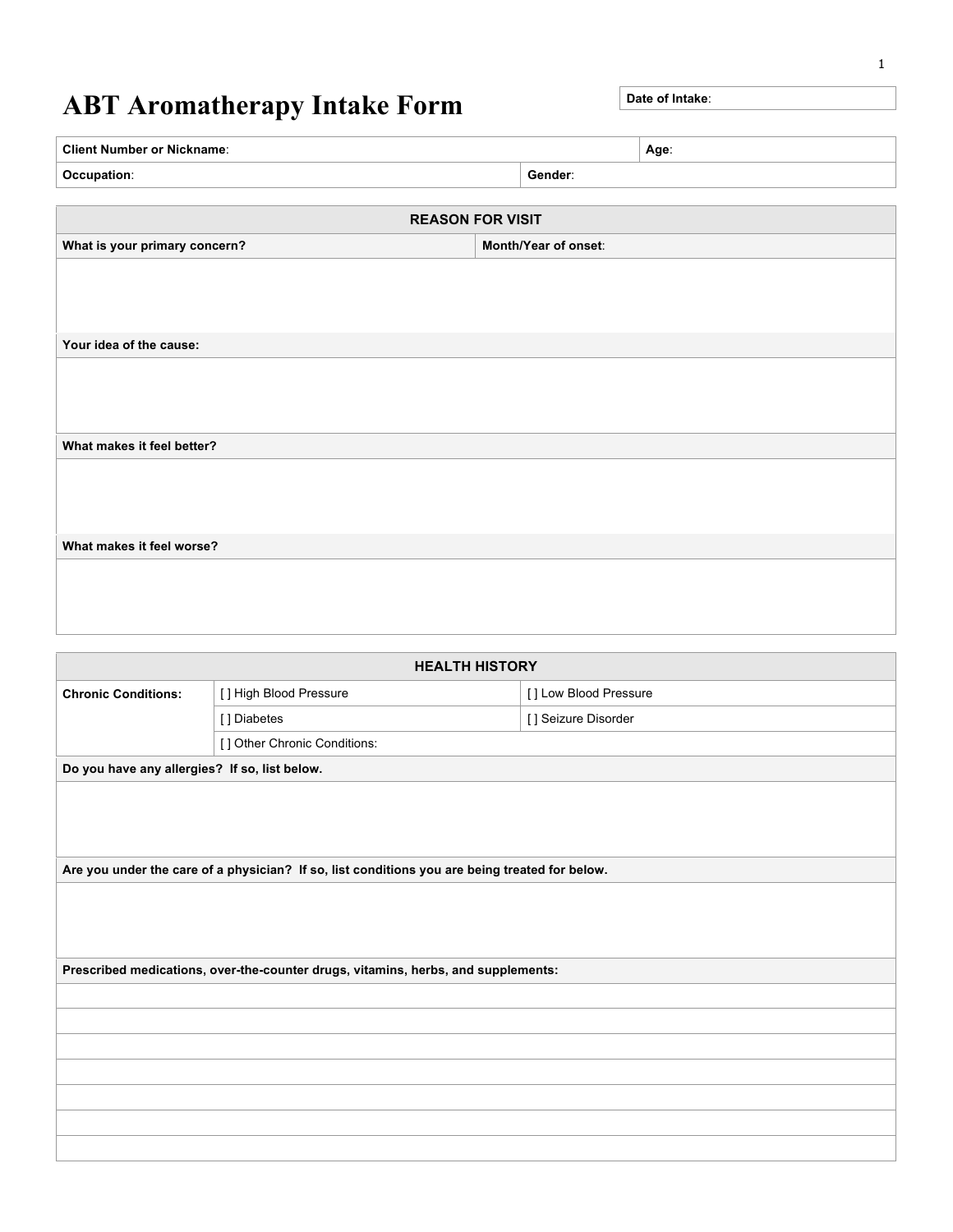| <b>Surgeries:</b>      |                                                        |                     |              |    |  |
|------------------------|--------------------------------------------------------|---------------------|--------------|----|--|
| Year                   | Type of Surgery                                        |                     |              |    |  |
|                        |                                                        |                     |              |    |  |
|                        |                                                        |                     |              |    |  |
|                        |                                                        |                     |              |    |  |
|                        |                                                        |                     |              |    |  |
|                        |                                                        |                     |              |    |  |
|                        |                                                        |                     |              |    |  |
|                        |                                                        |                     |              |    |  |
|                        | Do you have asthma or any lung conditions?             | $[ \ ]$<br>Yes      | $\mathbf{I}$ | No |  |
|                        | Are you experiencing any skin conditions?              | $\lceil$<br>Yes     | $\mathbf{I}$ | No |  |
|                        | Are you currently undergoing any treatment for cancer? | $\mathbf{I}$<br>Yes | $\mathbf{I}$ | No |  |
|                        | Do you have multiple chemical sensitivity?             | $\lceil$<br>Yes     | $\mathbf{I}$ | No |  |
| Are you pregnant?      |                                                        | $\Box$<br>Yes       | $[ \ ]$      | No |  |
|                        | Are you trying to become pregnant?                     | $\Box$<br>Yes       | $[ \ ]$      | No |  |
| Are you breastfeeding? |                                                        | $[ \ ]$<br>Yes      | $[ \ ]$      | No |  |

| <b>SOCIAL HISTORY</b> |                                                                                           |          |                     |                      |
|-----------------------|-------------------------------------------------------------------------------------------|----------|---------------------|----------------------|
| <b>Exercise</b>       | [] Sedentary (No exercise)                                                                |          |                     |                      |
|                       | [] Mild exercise (i.e., climb stairs, walk 3 blocks, golf)                                |          |                     |                      |
|                       | [] Occasional vigorous exercise (i.e., work or recreation, less than 4x/week for 30 min.) |          |                     |                      |
|                       | [] Regular vigorous exercise (i.e., work or recreation 4x/week for 30 minutes)            |          |                     |                      |
| Sleep                 | How many hours of sleep do you usually get per night?                                     |          |                     |                      |
| Caffeine              | $[$   No                                                                                  | $[]$ Yes |                     |                      |
|                       | # of cups/cans per day?                                                                   |          |                     |                      |
| <b>Alcohol</b>        | Do you drink alcohol?                                                                     |          | $\Box$<br>Yes       | <b>No</b><br>$\Box$  |
|                       | How many drinks per week?                                                                 |          |                     |                      |
| <b>Tobacco</b>        | Do you use tobacco?                                                                       |          | $\Box$<br>Yes       | $\Box$<br><b>No</b>  |
| <b>Other Drugs</b>    | Do you currently use recreational drugs?                                                  |          | $\Box$<br>Yes       | No<br>I l            |
| Others in the         | Are there pets in the house? If so, type $(s)$ :                                          |          | $\mathsf{L}$<br>Yes | No<br>$\Box$         |
| Home                  | Are there children in the house? If so, ages:                                             |          | $\mathsf{L}$<br>Yes | No<br>H              |
|                       | Is there a pregnant person in the house?                                                  |          | $\Box$<br>Yes       | No<br>$\mathfrak{g}$ |
|                       | Are there elderly people in the house?                                                    |          | $\Box$<br>Yes       | No<br>H              |